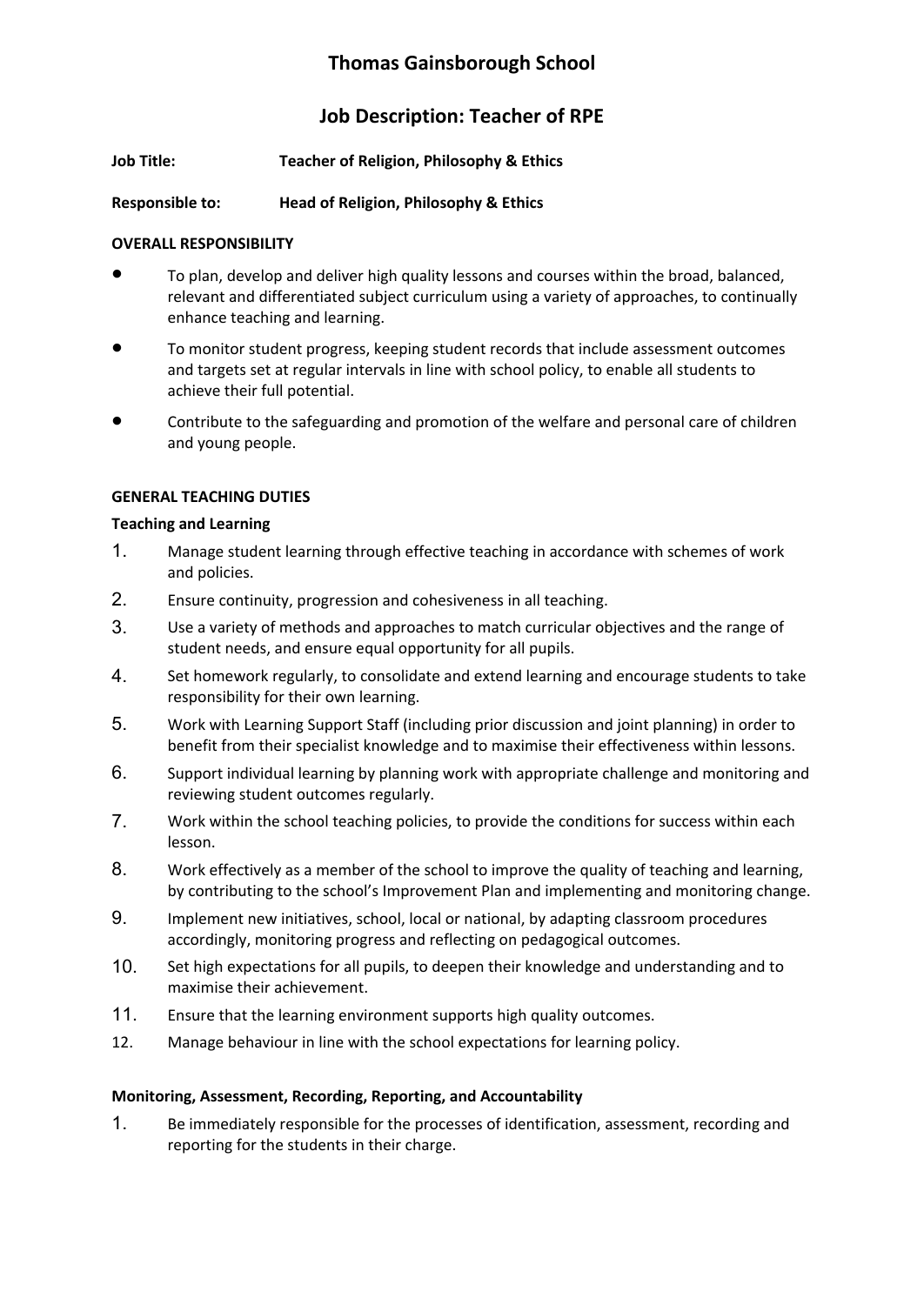- 2. Track student progress, monitoring achievement against targets set, and take appropriate action on student outcomes.
- 3. Assess students' work systematically and use the results to inform future planning, teaching and curricular development.
- 4. Contribute towards the implementation of IEPs as detailed in the current Code Of Practice particularly the planning and recording of appropriate actions and outcomes related to set targets.
- 5. Be familiar with statutory assessment and reporting procedures and prepare and present informative, helpful and accurate reports to parents.
- 6. Keep an accurate register of students for each lesson. Unexplained absences or patterns of absence should be reported immediately in accordance with the School policy.

#### **Subject Knowledge and Understanding**

- 1. Have a thorough and up-to-date knowledge and understanding of the National Curriculum programmes of study, level descriptors and specifications for examination courses.
- 2. Keep up-to-date with research and developments in pedagogy in the subject area.
- 3. Contribute to the effective use of subject resources, including evaluation of new materials and equipment.
- 4. Keep up-to-date with technological change and the use of technology to enhance delivery, and student access, to the subject.

#### **Professional Standards and Development**

- 1. Be a role model to students through personal presentation and professional conduct.
- 2. Arrive in class, on or before the start of the lesson, and begin and end lessons on time.
- 3. Cover for absent colleagues as is reasonable, fair and equitable.
- 4. Be familiar with the School and Department handbooks and Departmental Portfolio contents and support all the School's policies, e.g. those on Health and Safety, Citizenship, Literacy, Numeracy and ICT.
- 5. Establish effective working relationships with professional colleagues and associate staff.
- 6. Be involved in extra-curricular activities where appropriate such as making a contribution to after-school clubs and visits.
- 7. Maintain a working knowledge and understanding of teachers' professional duties as set out in the current School Teachers' Pay and Conditions.
- 8. Liaise effectively with families and with other agencies with responsibility for students' education and welfare.
- 9. Be aware of the role of the Governing Body of the School and support it in performing its duties.
- 10. Be familiar with and implement the relevant requirements of the current SEN Code of Practice, DDA and Access to Work.

#### **Health and Safety**

- 1. Be aware of the responsibility for personal Health, Safety and Welfare and that of others who may be affected by your actions or inactions.
- 2. Cooperate with the employer on all issues to do with Health, Safety and Welfare.

#### **Continuing Professional Development**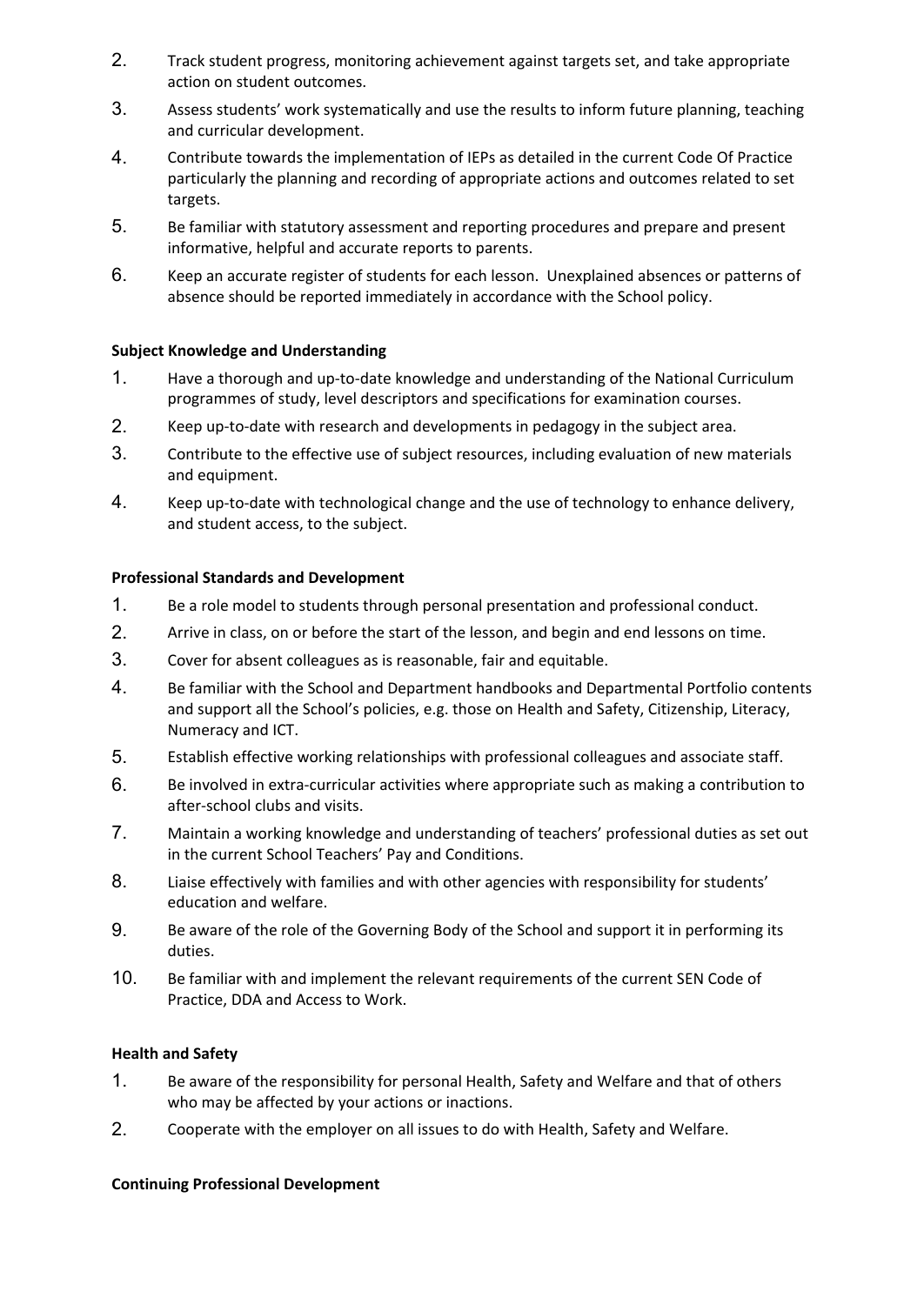- 1. In conjunction with the Line Manager, take responsibility for personal professional development, keeping up-to-date with research and developments in teaching pedagogy and changes in the School curriculum, which may lead to improvements in teaching and learning.
- 2. Undertake any necessary professional development as identified in the School Improvement Plan taking full advantage of any relevant training and development available.
- 3. Implement and develop pedagogic procedures introduced through school, local or government initiatives.
- 4. Implement the use of new technologies that enhance teaching and learning.
- 5. Participate in leadership, peer and self monitoring and evaluation schemes, responding to, and acting upon, advice and guidance received.
- 6. Carry out reflective practice exercises to move classroom practice, teaching and learning, forward.
- 7. Use time after examinations to revise teaching, learning and curriculum materials in readiness for the new academic year; participate in collaborative planning sessions; provide additional student support or any activity directed by the Headteacher.
- 8. Maintain a professional portfolio of evidence and learning log to support the Performance Management process - evaluating and improving own practice.
- 9. Contribute to departmental development by sharing professional learning, expertise and skills with others in the team, through departmental training activities such as coaching and mentoring.

#### **ADDITIONAL RESPONSIBILITIES**

Undertake any duties reasonably requested by the Headteacher